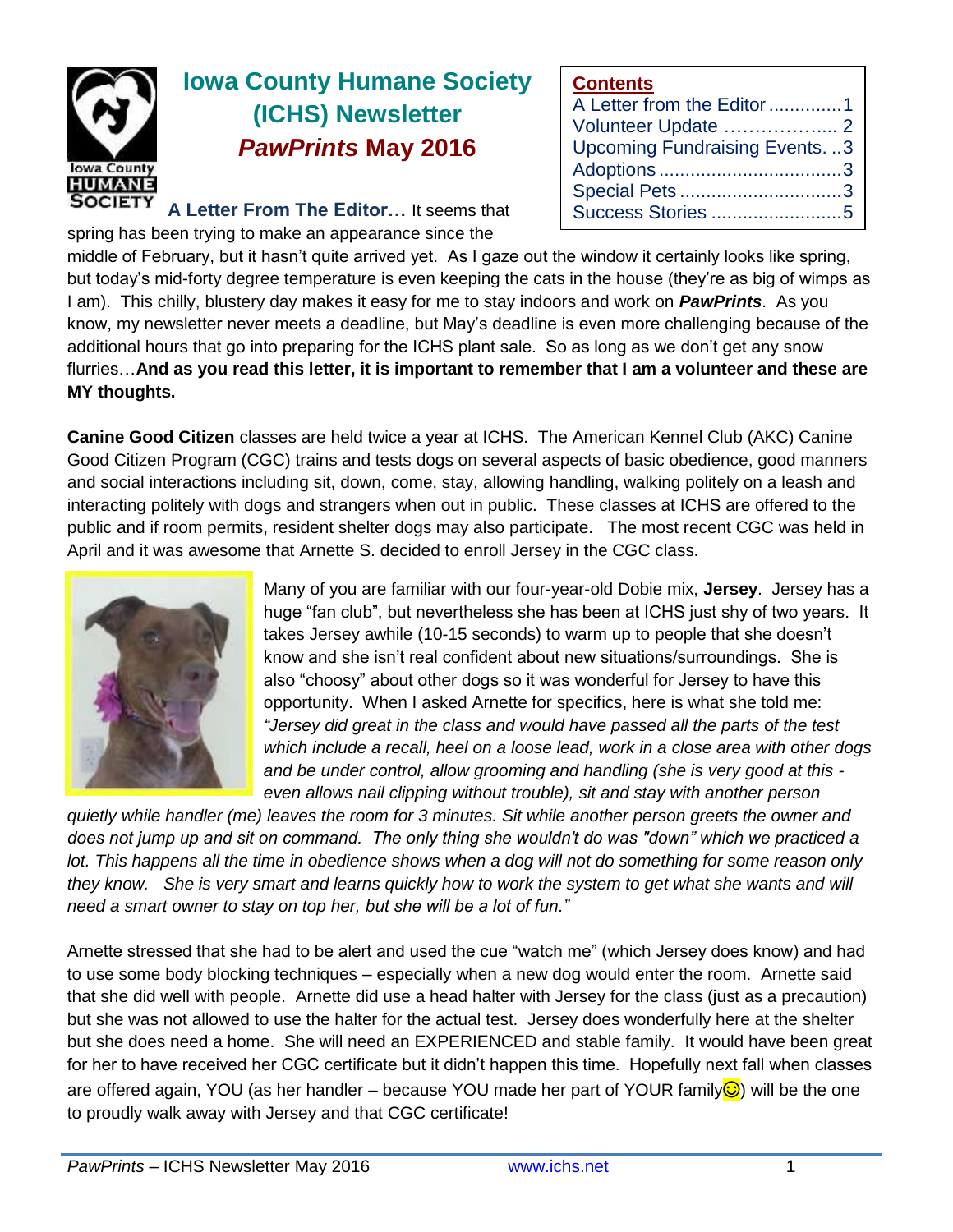We've had a couple of litters of kittens come through the door and most of them have been adopted already, but it is just a matter of time before "kitten season" begins in earnest. As usual, we will be looking for *Kitten Kadre* volunteers to help get these little ones off to a good start in life. Whether the mama cat is present or the kittens are "orphans", shelter living is not conducive to kittens (or puppies). The littlest ones do need "around the clock" care, and due to busy schedules, not everyone is able to take on this type of commitment. However the older kittens simply need a family to get them off to a good start – get them socialized so that they are "good to go" to their "forever" homes. There is simply not enough time and staff/volunteers to socialize this many kittens at the shelter. Fostering kittens is the perfect way to get your "kitten fix" - enjoy them and their antics for a while - knowing that it is a temporary situation. Fortunately most of them are adopted quickly when they return. If you have the interest and the time, please contact ICHS to learn more about this important and necessary volunteer opportunity.

In the March *PawPrints* I mentioned the changes taking place in Larry's Living Room and had anticipated that the project would be completed by now – but not quite. Justin P (who did most of the work) was called back to work and he hasn't had the time to finish. So…as soon as the plant sale is over, I will continue to "oversee" the project (since I am not "artistic", I can only "oversee"). I would also like to start on the other remaining room so if there is anyone who has the time to help with that project, please let me or the office know of your interest.

The **Buildings & Grounds Committee** is back to meeting on a regular basis. We had put a lengthy "to do" list together back in January and there are many building improvements/ideas – I don't think we'll run out of projects anytime soon. Our greatest need at the moment is a new roof which we have been talking about for some time now. Obviously we are looking at considerable expense to do this project so we will need to do some creative fundraising to raise the funds. We also need to continue to focus on the dog kennel area – better noise control and a plan for a permanent dog quarantine area. If you have any ideas for creative fundraising, roofing or are interested in being on the B&G Committee, please contact the office (or myself) to find out more about our meeting schedule. **If you have any suggestions or ideas about the content of ICHS PAWPRINTS, please contact me, Terri Davis, at [roadhogbiker@gmail.com](mailto:roadhogbiker@gmail.com)**

# **Volunteer Update**

As a reminder, ICHS is a volunteer-based organization and our volunteers are priceless when it comes to our mission and success. As important as our volunteers are, perhaps we don't have an adequate way to express our thanks other than to say "thank you" and there may be a time when even that doesn't occur. Most of us volunteer because we want to, and we don't expect thanks – a wagging tail or a purring cat is our thanks! ICHS has a *"Lucky Volunteer of the Month"* drawing – just for fun. One volunteer's name is drawn each month and receives a little something – no, not a kitten $\bigcirc$  – as a token of ICHS's appreciation. The volunteer is "lucky" because it has nothing to do with how often you volunteer (there is only one name/per person/ per month no matter how much time you spend volunteering) and so "lucky" is simply being the one whose name is drawn from the container – that's the "luck of the draw"!

Our most recent "lucky volunteers" are: **March** – Lisa D. Lisa is from Plain and has been a volunteer since November 2013. Lisa works in Dodgeville and spends time away from her workplace here at the shelter with the cats. **April** – Miles C. Miles is one of our younger (but very enthusiastic) volunteers and lives in Platteville. Volunteering is a family affair as both mom and dad are also volunteers. The family has been volunteering only since January but they spend lots of time here with the kitties – sometimes making the drive from Platteville two times per week. Thank you to Lisa and Miles and his parents – and all the rest of you for everything that you do for ICHS! If you are thinking about becoming a volunteer, our volunteer orientations are the 3<sup>rd</sup> Saturday of the month at 12:30 at the shelter in Dodgeville.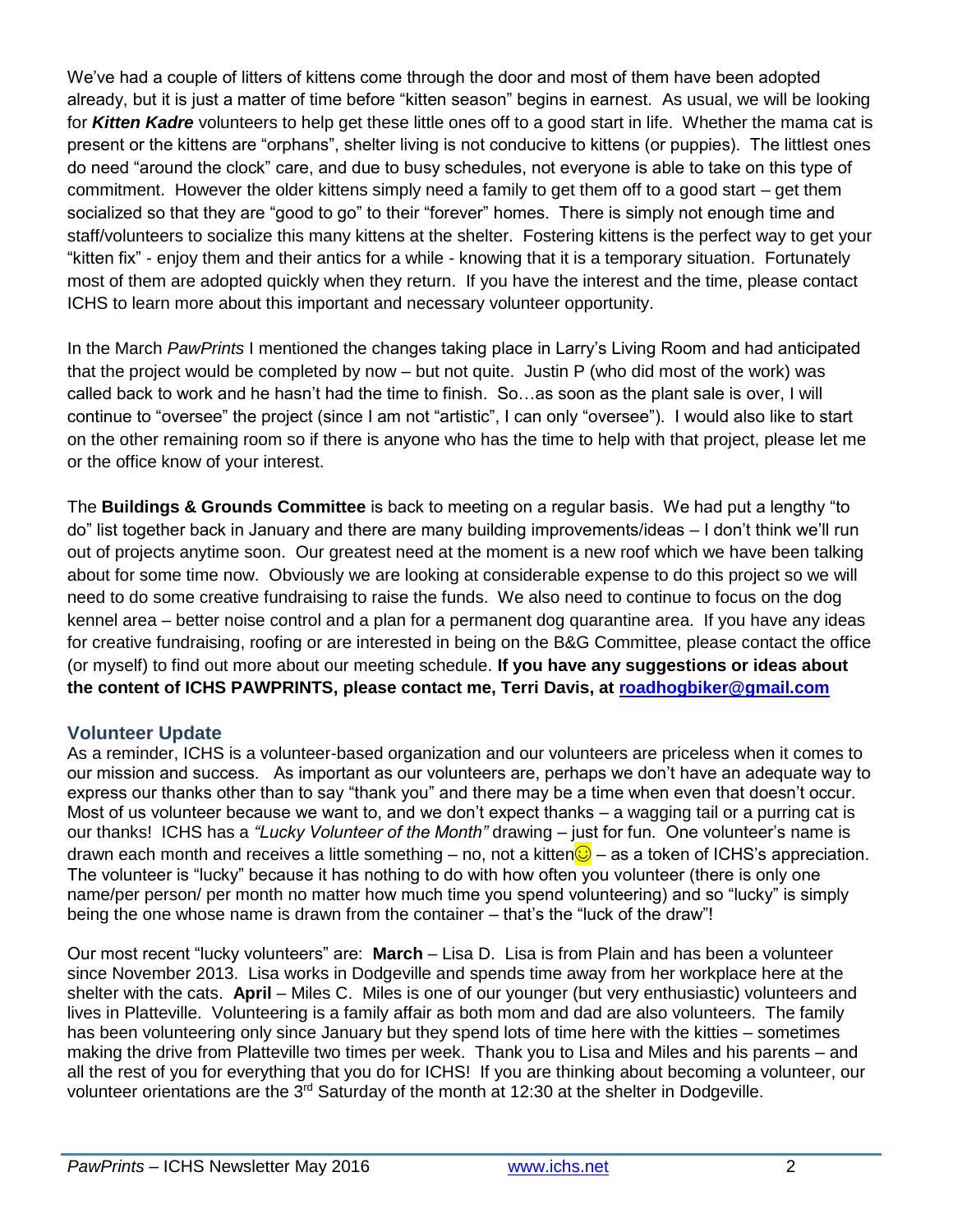## **Upcoming Fundraising Events**

Just a reminder that ICHS is always looking for volunteers to help with the planning and implementation of our fundraisers. Our goal is to have enough volunteers so that each individual would only have to help plan and/or work at one event per year. So…if you would like to get involved with the planning and organizing of 2016's fundraisers, please contact the shelter for more details. We hope to hear from you!!!



#### **ICHS Plant & Garage Sale**

The 10<sup>th</sup> annual ICHS Plant Sale will be held in the parking lot at ICHS on consecutive Saturdays: **May 21th and May 28th from 8:30 – noon.** There will be annuals and perennials for sale. No vegetables or herbs. The proceeds from this sale go to the animals' health care. You can contact me at [roadhogbiker@gmail.com](mailto:roadhogbiker@gmail.com) if you have questions. ICHS had a GREAT Garage Sale in April but, as usual, there were some items left over and so after purchasing your plants, you can browse the garage sale. You will find some GREAT bargains on both plants and garage sale treasures!

#### **ICHS Green Bay Packer Tailgate Tour Fundraiser June 19th**

This promises to be one of our area's largest events of the year, and is an amazing opportunity for our shelter! General admission tickets are still available - check out our website for more info. **We also need volunteers to staff the event!** Contact [outreach@ichs.net](mailto:outreach@ichs.net) if you'd like to volunteer or have any questions.

|                                 | <b>March</b>           | <b>April</b> |               |           |                |         |              |
|---------------------------------|------------------------|--------------|---------------|-----------|----------------|---------|--------------|
| <b>Cats</b>                     |                        | <b>Dogs</b>  | <b>Cats</b>   |           |                |         | <b>Dogs</b>  |
| Melody $\odot$                  | Dani                   | Lambeau      | <b>Missy</b>  | Zoli**    | Coolio**       | Kamari* | FoFo         |
| Ms Peacock                      | Bridget** <sup>©</sup> | Zucchini     | Laurel©©      | Big Boy** | Willy**        | Strife* | Jordy        |
| Ron**                           | Paige**                | Arthur       | Junco         | Bruce**   | $Ivy**$        |         | <b>Bucky</b> |
| Skunk**                         | Nya**                  | Charlie      | <b>Birdie</b> | TeePee**  | Neil**         |         | Kenzie       |
| Griff**                         | Jenelle**              | Ada          | Ingrid**      | Puddin**  | Fiona          |         | Madelyn      |
| Harlem                          | <b>Blake</b>           | Lonnie       | Lady**        | Buddy**   | <b>Matthew</b> |         |              |
| Hazel                           |                        |              | Sealey**      | Johnson** | Sweetie*       |         |              |
| * - kitten<br>** - Angel's Wish |                        |              |               |           |                |         |              |

## **March & April Adoptions**

 $\vert \odot$  - denotes animal has been at ICHS for over a year/has special needs/or is elderly

# **Special Pets**

We all know that all animals are 'special' but the animals featured in this section are indeed special. These are 'special needs' animals. The special person/family who adopts one of these animals knows that this may/may not be the long-term relationship which we hope for when we open our hearts and homes to a new family member. These animals 'forever homes' with us may be just for a short time before they move on…But, nevertheless, these animals need a home and a loving family just as we all do. Are you possibly the family that could provide a home for one of these animals? If not, do you know of a family who could provide a loving home for these animals? If so, please come out to ICHS and find out more about these animals from the ICHS staff.



### **Buzz, Juniper, Mustard, Garfield, Petey & Woody – FIV Kitties**

Our FIV population is growing! These kitties are "normal" cats – it's just that they have a virus (FIV) which affects their immune systems – but slowly – over a period of years! They should live long and normal lives! **Buzz** was thought to be 'feral' when he first arrived at ICHS; hiding in his cubby 24/7 for weeks – but he was simply frightened – and he still frightens easily when unexpected noises or movement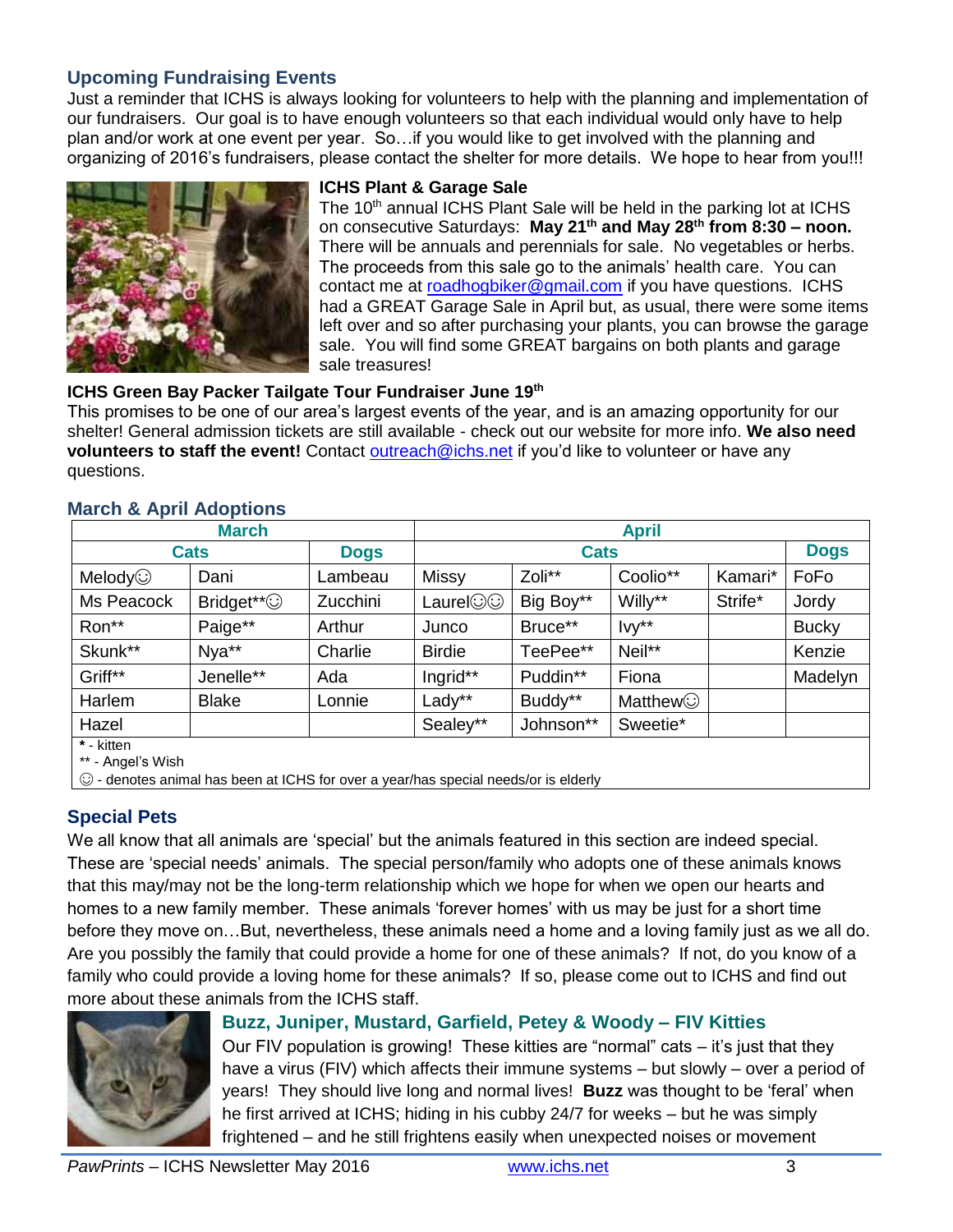occurs. Buzz is one of the sweetest and most loving cats in the building. Buzz has been with us over two years – he really needs a home! Is it possible that YOU just might be the special family that Buzz is looking for?

**Juniper** has been with us since May – almost a year. Juniper is simply "precious"!!! She is a beautiful orange cat with matching eyes. She is so loving and will probably be a "lap cat supreme" once she has the opportunity to be away from the shelter. She doesn't get the attention that she craves; "special needs" cats are too often ignored here at the shelter – even by volunteers.

> **Mustard** was extremely vocal when he first came to ICHS but has quieted down. He is also a popular kitty with the volunteers. Because he had appeared to be so "needy" (meowing) when in his cage, I wasn't sure what to expect from him when I took him to a M&G room for the first time, but he was very well-behaved. Although he played a bit, he seemed to be content just having my attention (and a few treats). He'll be a wonderful addition to YOUR family.

**Garfield** is a neat cat! He also meows a lot, but it is simply to get YOUR attention. His round pumpkin-face gives the impression that he is HUGE, but when you take him out of his cage, you will find him to be an average-sized fellow. He is very loving and it appears that he will be a wonderful lap cat as well as a snuggle bug. Don't take my word for it. Come and meet him and see for yourself. He will impress YOU!

> **Petey** is one of those kitties that if he was not FIV+, he would have been adopted before now. Granted Petey hasn't been with us long – he came in March but as sweet and as handsome as he is, he would have been adopted before now if it weren't for his FIV label! Petey is only about two years old, playful, loves attention and gets along with other cats. Actually Petey and Buzz are roommates (they are such a handsome pair) and they get along well. If YOU are looking for a pair of kitties (or only one), look no further, YOU have just been found!

**Woody** has become an office kitty. This little guy has a few issues (besides his FIV status) but he has his entire life ahead of him. He is the wiggliest and squirmiest cat that I know and has a huge purr that never stops. He loves to play which perhaps isn't in his best interest as he has an issue with his knee and it would be best if he was a bit more sedentary – but try telling Woody to slow down! He is uncoordinated and his little body is kind of "out of proportion" which simply adds to his CUTENESS! And if the little guy didn't have enough problems, his hair started falling out although it is growing back. Woody loves attention and never gets enough! Come and fall in total love with this little guy today – he will simply light up your life!!!

Although we call FIV cats "special", there really are no special considerations when adopting Buzz, Juniper, Mustard, Garfield, Petey or Woody. If it wasn't for the FIV+ sign on their cages, you wouldn't have a clue that they have FIV! They must be kept indoors. They may live with other cats since FIV is not easily passed between cats (it would be best if your other cat(s) are good-natured and amicable to a new pal). FIV is primarily spread by serious bite wounds so if you have other cats, it is important to properly introduce FIV cats to the others (but you would do that with any cat that you bring home). It is also important to keep them free from stress so a quiet home would be best. So…Buzz, Juniper, Mustard, Garfield, Petey and Woody need homes.